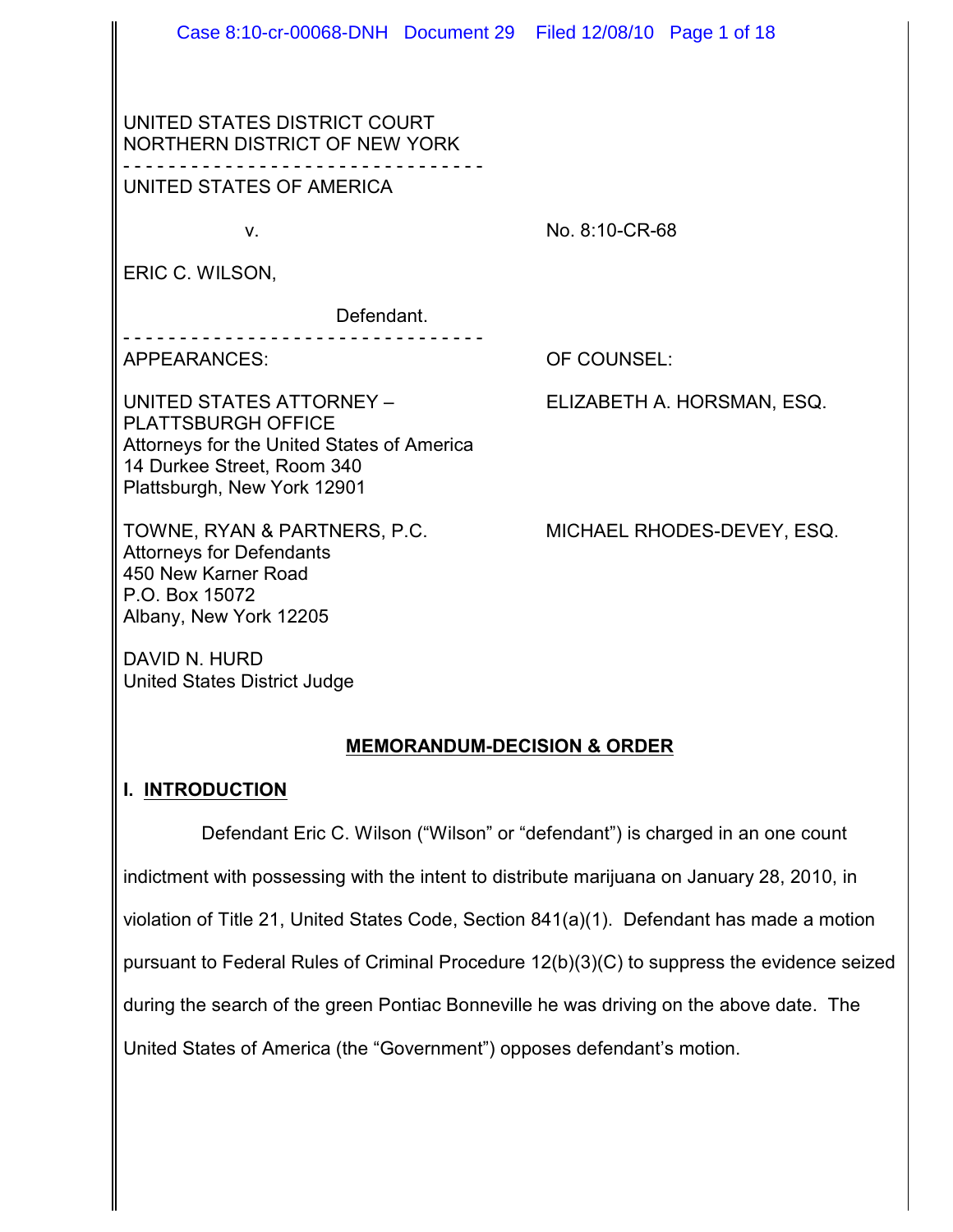A suppression hearing was held on September 1, 2010, in Utica, New York. After the hearing the parties were afforded time to review a transcript of the proceedings and submit their proposed findings of fact and conclusions of law. Those submissions have been received and reviewed together with the transcript.<sup>1</sup>

### **II. FINDINGS OF FACT**

On January 28, 2010, at approximately 9:00 a.m., St. Regis Mohawk Police Department ("SRMPD") Officer Virginia Johnson ("Johnson") was observing traffic on a part of the St. Regis Mohawk Reservation ("St. Regis" reservation or territory) immediately adjacent to the United States-Canada border. $<sup>2</sup>$  Johnson observed a white male driving a</sup> green Pontiac Bonneville heading north on River Road within the territory of the St. Regis reservation. The vehicle was driving toward an unguarded and unmarked border crossing into Quebec. Tr. 45, 46, 48. Johnson alerted the Akwesasne Mohawk Police Service (AMPS) in Quebec about the green Pontiac Bonneville that she observed enter Canada. AMPS officers located the vehicle and observed it and its white male driver exit Quebec and reenter the United States at the same location on River Road. $3$  Tr. 48, 93.

During this time, SRMPD Detective-Sergeant Rourke ("Sgt. Rourke") was in his office in Hogansburg, New York, monitoring radio traffic when he heard Johnson and AMPS report over the radio. Tr. 46. He and SRMPD Investigator Peter Barnes ("Inv. Barnes") then

 $^{\text{1}}$  All references to the transcript of the suppression hearing will be cited as "Tr." All exhibits received during the suppression hearing will be referred to as "Ex."

 $^{\rm 2}$  The Akwesasne Territory spans the United States-Canada border. In Canada it stretches over Quebec and Ontario. The Akwesasne Territory is essentially divided into two areas, the St. Regis Mohawk Reservation in New York, and the Akwesasne Mohawk Reservation in Canada. There are areas in the Akwesasne Territory where a person can drive a vehicle or boat from the United States into Canada and return without passing through a United States port of entry.

 $^3$  These observations were communicated over a police radio.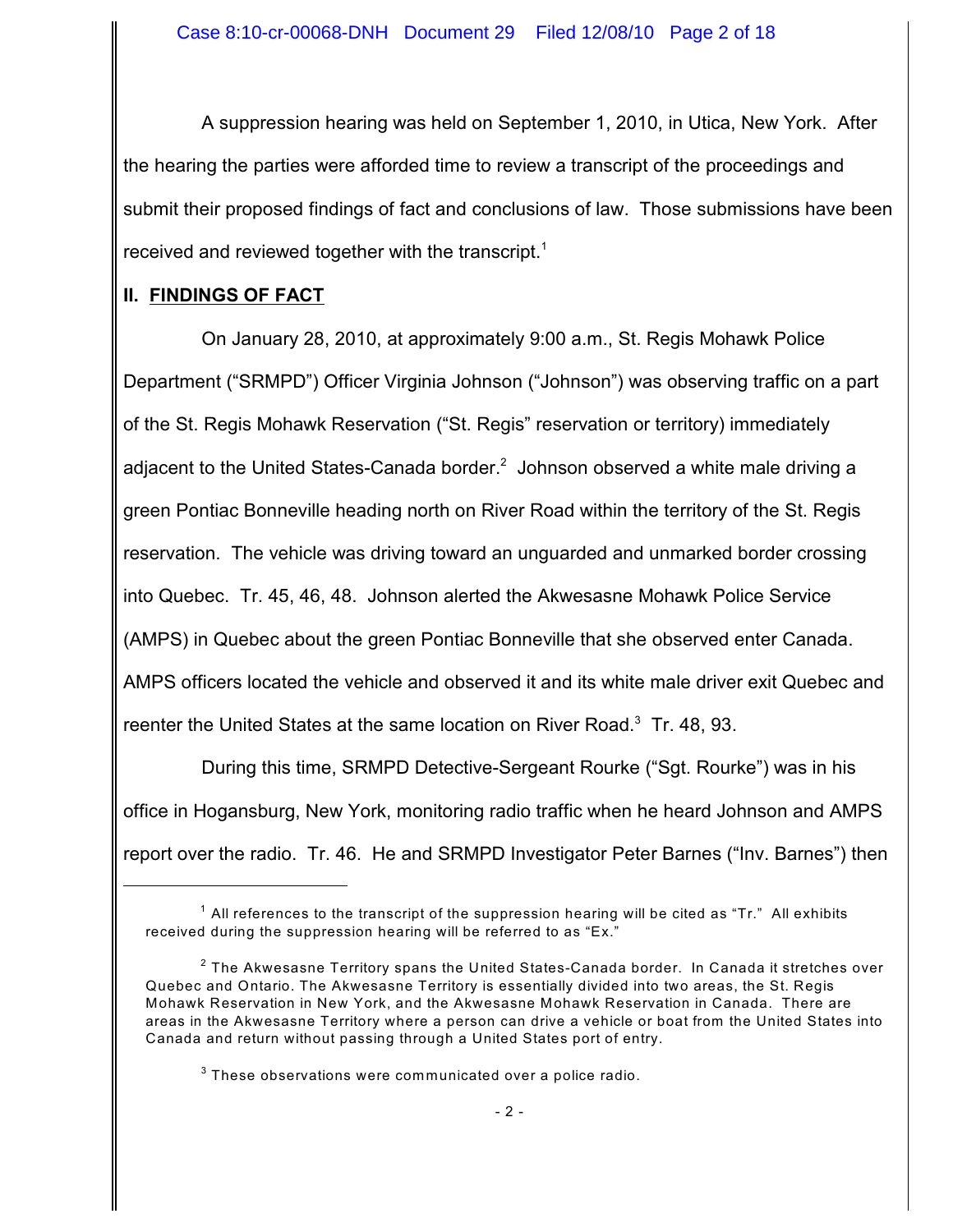left the SRMPD in Inv. Barnes' vehicle. Within minutes of receiving the information from the SRMPD and AMPS about the uninspected vehicle having exited and reentered the United States, Sgt. Rourke and Inv. Barnes located the green Pontiac Bonneville. They first observed the vehicle stopped and fueling up at Truck Stop #9 at the intersection of Cook Road and New York State Route 37 ("Route 37") in Hogansburg, New York. Tr. 54, 94. Truck Stop #9 is located outside the recognized territory of the St. Regis reservation. Tr. 54, 71. It is along an approximately one and a one-half mile section of Route 37 that bisects and joins sections of the St. Regis reservation. Tr. 70. Sgt. Rourke and Inv. Barnes observed the vehicle turn onto Cook Road and then turn onto Route 37 heading west. Tr. 54, 81, 94. They followed the vehicle a short distance as it proceeded westbound on Route 37, but noted that its rear license plate was obstructed by snow and road debris. Tr. 54. $4$ 

At approximately 9:17 a.m. Sgt. Rourke directed Inv. Barnes, who was driving the vehicle, to pull the green Pontiac Bonneville over. They stopped the vehicle close to the intersection of Route 37 and Route 37C in the Town of Bombay, New York. Tr. 81, 95. The parties agree that the location at which the vehicle was stopped is not within the recognized territory of the St. Regis reservation. Tr. 69, 70, 72. $5$  After yielding the vehicle, Inv. Barnes got out of the police vehicle and dusted off the license plate to read it. Sgt. Rourke called the SRMPD station to report the stop and read the plate to the dispatcher. Tr. 55. Inv. Barnes approached the driver's side window and asked for identification and registration, where the driver was coming from, and what he was doing. Tr. 59, 95. At the same time, Sgt. Rourke

 $^4$  Defendant disputes that his license plate was obstructed by snow or debris.

 $^5$  The route from Truck Stop #9 to the location where the vehicle was subsequently pulled over is also located outside the territory of the St. Regis reservation.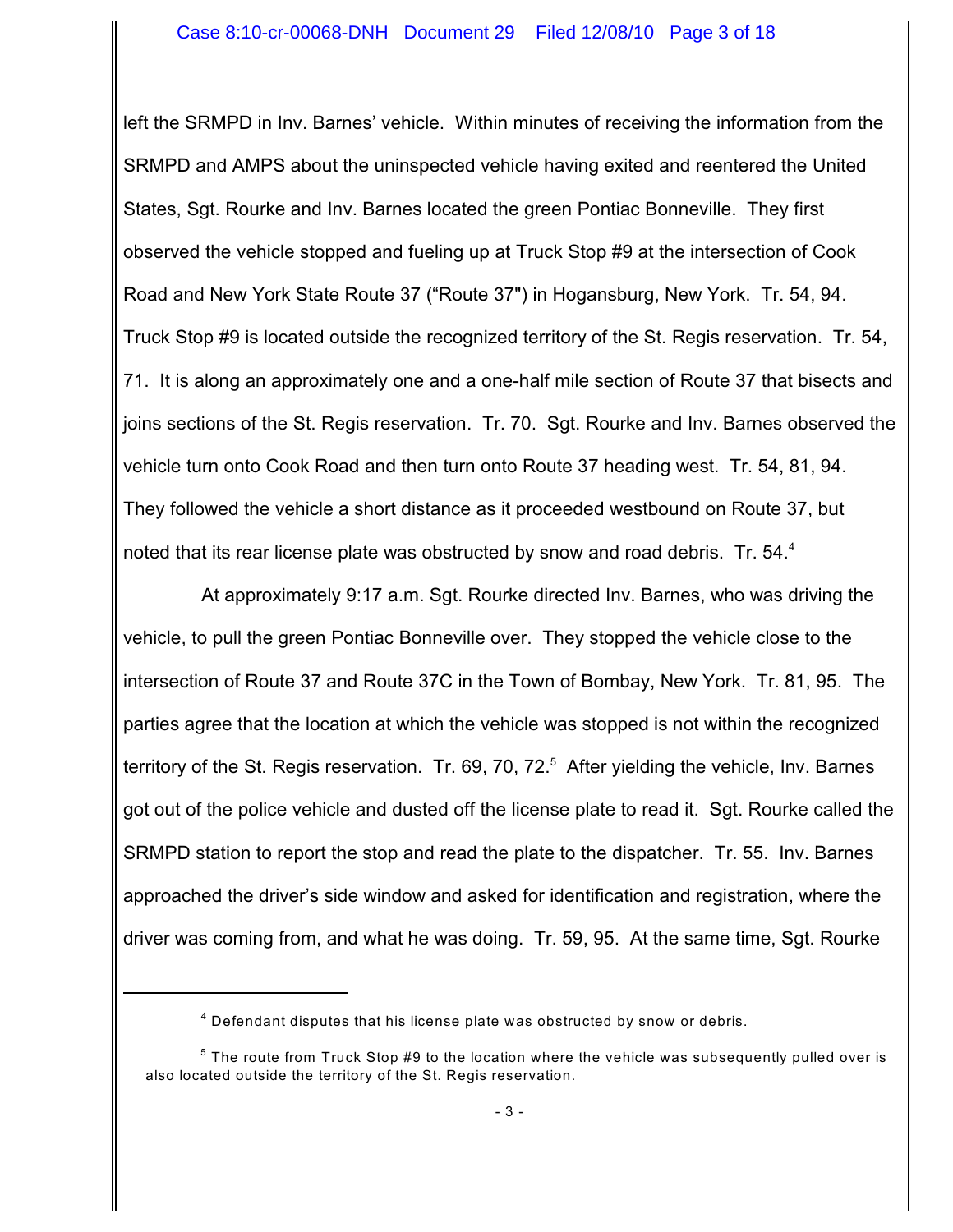approached the passenger's side window. Tr. 55. The driver identified himself as the defendant, Eric C. Wilson, $<sup>6</sup>$  and said he was coming from his home in St. Regis Falls, New</sup> York<sup>7</sup> and heading to work for Phillip Tarbell. Tr. 95, 96. The defendant told Inv. Barnes that he made one stop, to get fuel at Truck Stop #9. Inv. Barnes returned to the vehicle and advised Sgt. Rourke what the defendant had said, which they knew to be false based upon the radio observations they had previously heard from Johnson and AMPS. Tr. 59, 96, 97. A record check showed the vehicle was registered to Phillip Tarbell, who was absent from the scene and known by Sgt. Rourke and Inv. Barnes to have been arrested recently near Watertown, New York, with about 20 pounds of marijuana. Tr. 61. $^8$ 

At or around the same time that Sgt. Rourke learned of the registered owner of the vehicle, he telephoned Immigration Customs Enforcement ("ICE") Agent in Charge Mario Fiacco ("Fiacco") and advised him of his intention to conduct a Title 19 customs search of the vehicle. $9$  Tr. 56. Fiacco gave permission to do the search. Tr. 57. At some point after that phone call, Sgt. Rourke approached Wilson to conduct a second interview. He asked Wilson where he was coming from and where he was headed. Defendant replied that he was

 $^6$  It is uncontested that the defendant is a United States citizen and resides in the United States. He has a New York State driver's license that lists his address as St. Regis Falls, New York. The defendant does not enjoy North American Indian status in the United States or Canada.

 $^7$  St. Regis Falls, New York, is in Franklin County, New York, approximately 45 minutes south west of the location where the vehicle stop occurred. Tr. 60.

 $^{\text{8}}$  At some point during the time the vehicle was stopped, Johnson came to the location of the stop and positively identified the vehicle and driver as those she had observed leave the United States and return over the reservation. Tr. 106. It is unclear from the record at what point Johnson arrived at the stop. Johnson did not testify at the suppression hearing and is no longer employed by the SRMPD.

 $^9$  It is unclear whether Sgt. Rourke called Fiacco before or after receiving the information regarding defendant's license and vehicle registration. Regardless, the distinction is irrelevant for purposes of this discussion.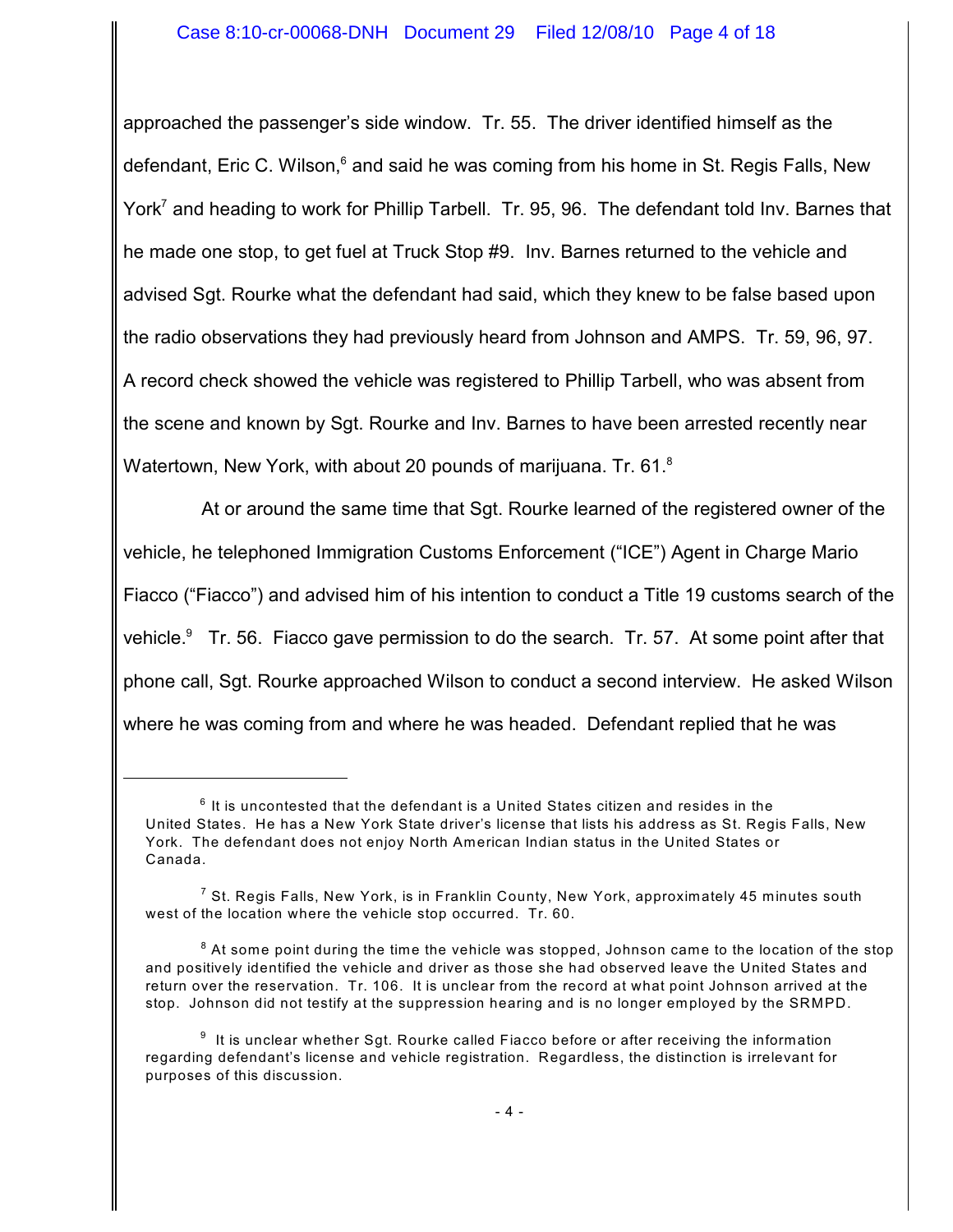coming from his home in St. Regis Falls to work and stopped to get fuel at Truck Stop #9 with no other stops. Tr. 60. Because Sgt. Rourke knew this was false, he asked the defendant, "What if I told you that you had been to Canada?"; Wilson then admitted he had been in Quebec to see a friend. Sgt. Rourke asked if he went there to "score a little" to which defendant replied "yes" and said he went to a friend's house in Canada to obtain a small amount of marijuana before going to work. Tr. 62. Sgt. Rourke asked him if he had anything illegal on him and he admitted to possessing a marijuana pipe. Tr. 62.

At this time United States Border Patrol ("USBP") Agents Justin Chamberlain ("Agent Chamberlain") and David Marston ("Agent Marston") arrived on the scene. Agent Chamberlain conducted an interview with Wilson while he was still in the vehicle. He told the Agent he had been to Canada and back and the Agent informed him he was going to conduct a Title 19 customs search of the vehicle. Agent Chamberlain asked defendant if there was anything illegal in the vehicle or anything that he might not know of in the vehicle since it did not belong to him. Tr. 112, 113. Defendant admitted to having a marijuana pipe on him and the Agent instructed he place it on the floor of the vehicle. Tr. 113. Agent Chamberlain then told defendant he was going to conduct a search and asked him to get out of the vehicle. Tr. 113. He indicated to Inv. Barnes that defendant consented to a search of the vehicle. Tr. 98. Inv. Barnes advised Sgt. Rourke that he was going to help Agent Chamberlain search the vehicle.

Agent Chamberlain began the search at the front of the vehicle. Tr. 113. Near the completion of the search Inv. Barnes pushed the trunk release button located inside the glove compartment. Tr. 98, 113. After the trunk opened the officers observed three black duffel bags in the trunk. Tr. 113, 114. The three large hockey-type bags inside the trunk

- 5 -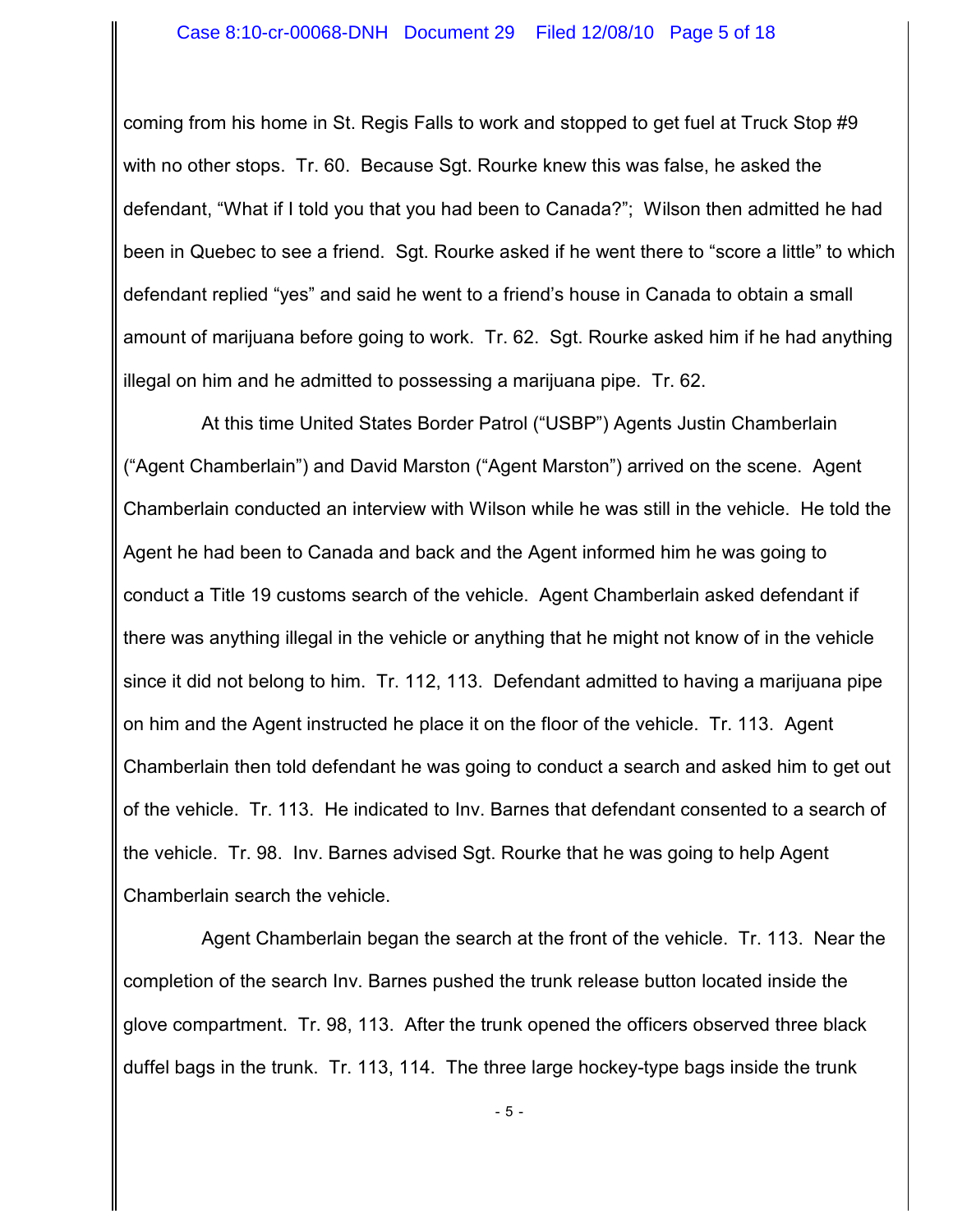contained a green leafy substance that appeared to be marijuana. Tr. 98, 99. A field test on the substance indicated it was marijuana and a later analysis revealed the three bags contained a total of 124.544 pounds of marijuana. Tr. 99, 114. Agents Chamberlain and Marston then transported Wilson to the SRMPD.

## **III. CONCLUSIONS OF LAW**

It is undisputed that Truck Stop #9 and the location where Wilson's vehicle was

stopped are outside the legal boundary of the St. Regis reservation.<sup>10</sup> It is also undisputed

that the two SRMPD officers who stopped the vehicle are police officers whose authority is

derived from New York Criminal Procedure Law Section  $1.20(34)(u)^{11}$  and New York Indian

Law Section 114. Section 114(8), titled St. Regis Mohawk tribal police, provides:

A person appointed a police officer under this section shall only be permitted to exercise the duties or functions of a police officer within the county of Franklin, and within that county, only within the boundary of the St. Regis reservation; except that such officer may follow a person for whom he or she has the authority to arrest on the reservation in continuous close pursuit, commencing on the reservation, in and through any county of the state, and may arrest such person in any county in which the officer apprehends him or her.

N.Y. Indian Law § 114(8) (McKinney 2010) (emphasis added). Therefore unless the exception in Section 114(8) applies or the SRMPD officers possessed independent authority to conduct the stop, they were without the power to seize the vehicle off of the St. Regis territory. Without such authority, the evidence seized from the green Pontiac Bonneville must be suppressed.

 $^{10}$  Ironically, had Sgt. Rourke waited a few minutes, the vehicle would have been back on the St. Regis reservation. Tr. 70-74. However Sgt. Rourke testified that had he not stopped the vehicle, it could have also departed the area by heading south, away from the border and the reservation. Tr. 74-75.

 $^{11}$  Section 34(u) provides that the following persons are police officers: "Persons appointed as Indian police officers pursuant to section one hundred fourteen of the Indian law."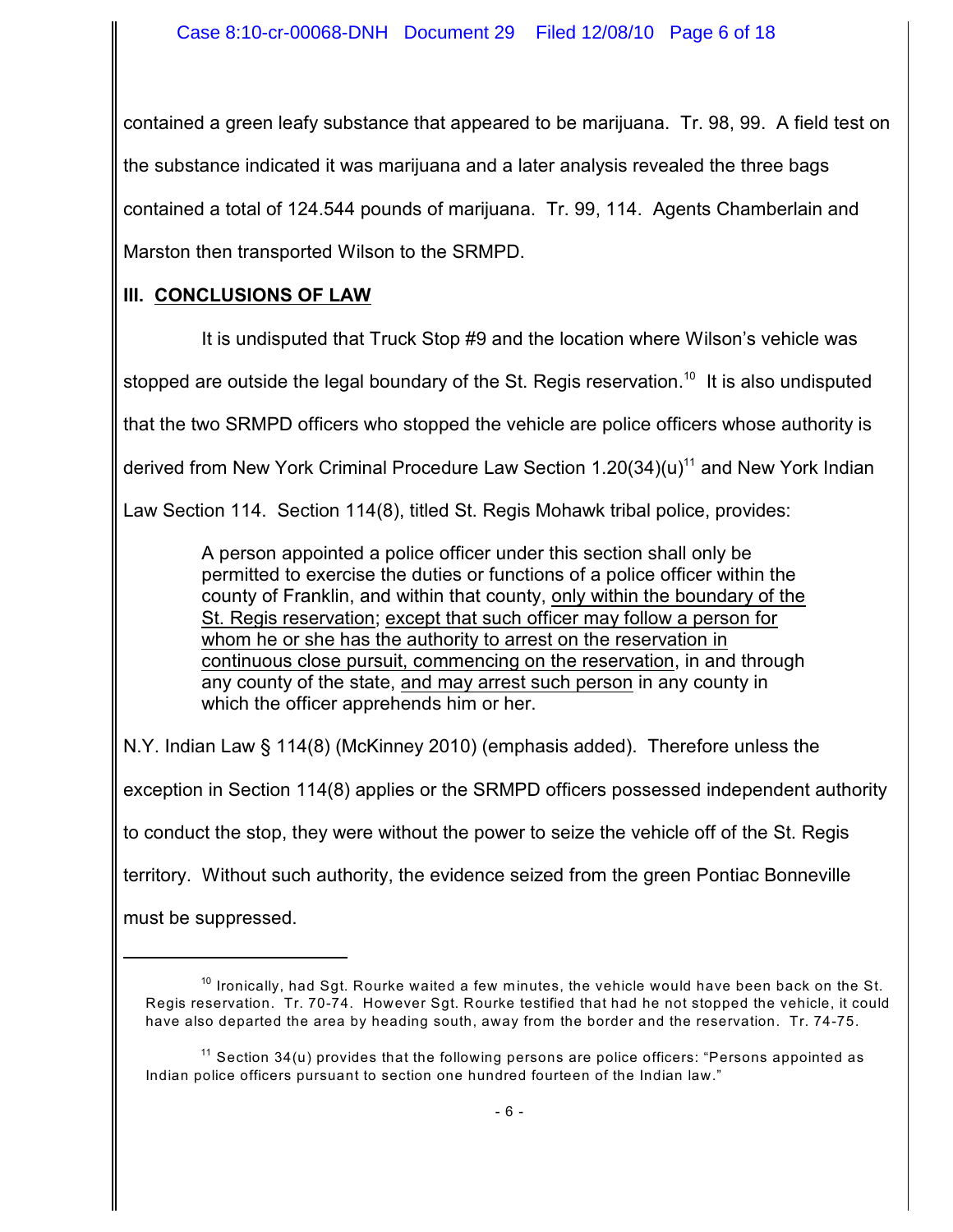# **A. Title 19**

The Government maintains that the stop of Wilson's vehicle was a customs inspection under Title 19. The parties stipulated that Sgt. Rourke is one of two SRMPD officers cross-designated by ICE as a customs officer under 19 U.S.C. § 1401(i).<sup>12</sup> Tr. 44. ICE Special Agent Jeramy Whitling ("Agent Whitling") testified that according to a Memorandum of Understanding between the ICE Special Agent in Charge and the SRMPD, the cross-designation of SRMPD officers as ICE agents "authorizes customs searches at the border or the functional equivalent of the border. It also delegates arrest authority without warrant for any offense against the United States and for any felony recognizable by the laws of the United States if he or she has probable cause." Tr. 15; Gov. Ex. 9.

Sgt. Rourke's delegated authority was effective February 25, 2008, and is detailed in the executed designation form appointing him as a customs officer. See Gov. Ex. 1; Tr. 27-28 ("Designation Agreement"). The Designation Agreement provides: "Pursuant to the provisions of 19 U.S.C. 1401(i) . . . you are hereby designated a Customs Officer (Excepted) without additional compensation." Gov. Ex. 1. It further states: "Endorsements and Restrictions: Prior to the examination or search of any aircraft, vehicle, vessel or cargo, the appropriate Special Agent in Charge or Resident Agent in Charge, will be contacted and advised of the nature of the activity." Id. (emphasis added). Therefore in order for a SRMPD officer who is cross-designated as an ICE agent to act under Title 19 authority, he must, prior

 $12$  According to the Government, ICE delegated Title 19 authority to select, trained members of the SRMPD to facilitate the complex policing of the United States-Canada border and smuggling on the reservation. Tr. 11-19, 44.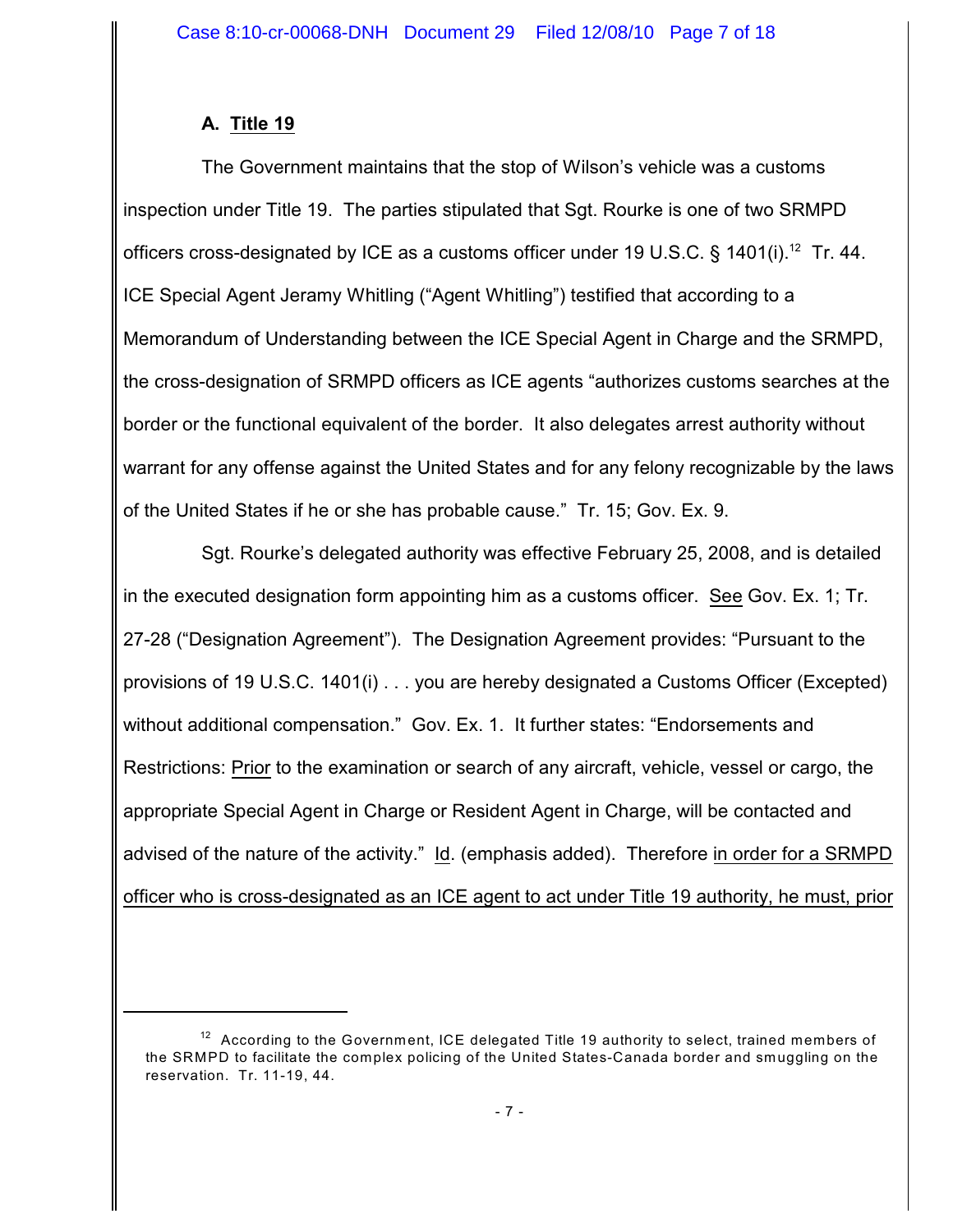to engaging in any act under the authority of the Designation Agreement, coordinate and approve such conduct with the appropriate ICE agent in charge.

The parties belabor issues such as whether the stop was at a functional equivalent of the border, whether Sgt. Rourke and Inv. Barnes were border patrol agents on roving patrol, and whether roving patrols may make such stops. There was also briefing on the Fourth Amendment right to be free from unreasonable searches and seizures and the exception for searches conducted at a border. However these issues need not be addressed because Sgt. Rourke did not obtain authorization prior to conducting the stop. Tr. 56-58, 84. He testified that he and Inv. Barnes yielded defendant's vehicle near the intersection of Route 37 and Route 37C and that they interviewed Wilson and processed his identification and plates all before he called Agent in Charge Fiacco to obtain Title 19 authorization.

The authorization later granted by Fiacco is irrelevant because there was no authority to conduct the stop in the first place under Title 19 without prior authorization. In the absence of any prior approval from Fiacco, it was not a customs inspection search of defendant's vehicle. Sgt. Rourke and Inv. Barnes were not acting as customs officers at the time of the stop.

### **B. New York Indian Law Section 114(8)**

The Government argues the SRMPD officers were authorized to make the stop under New York Indian Law Section 114(8). In the alternative they claim that even if the jurisdiction for the stop was technically deficient, the officers' conduct does not constitute an unreasonable search or seizure under the Fourth Amendment.

As previously noted, a St. Regis tribal police officer's jurisdiction is limited to the St. Regis territory. However, under Section 114(8), an officer may follow a person for whom he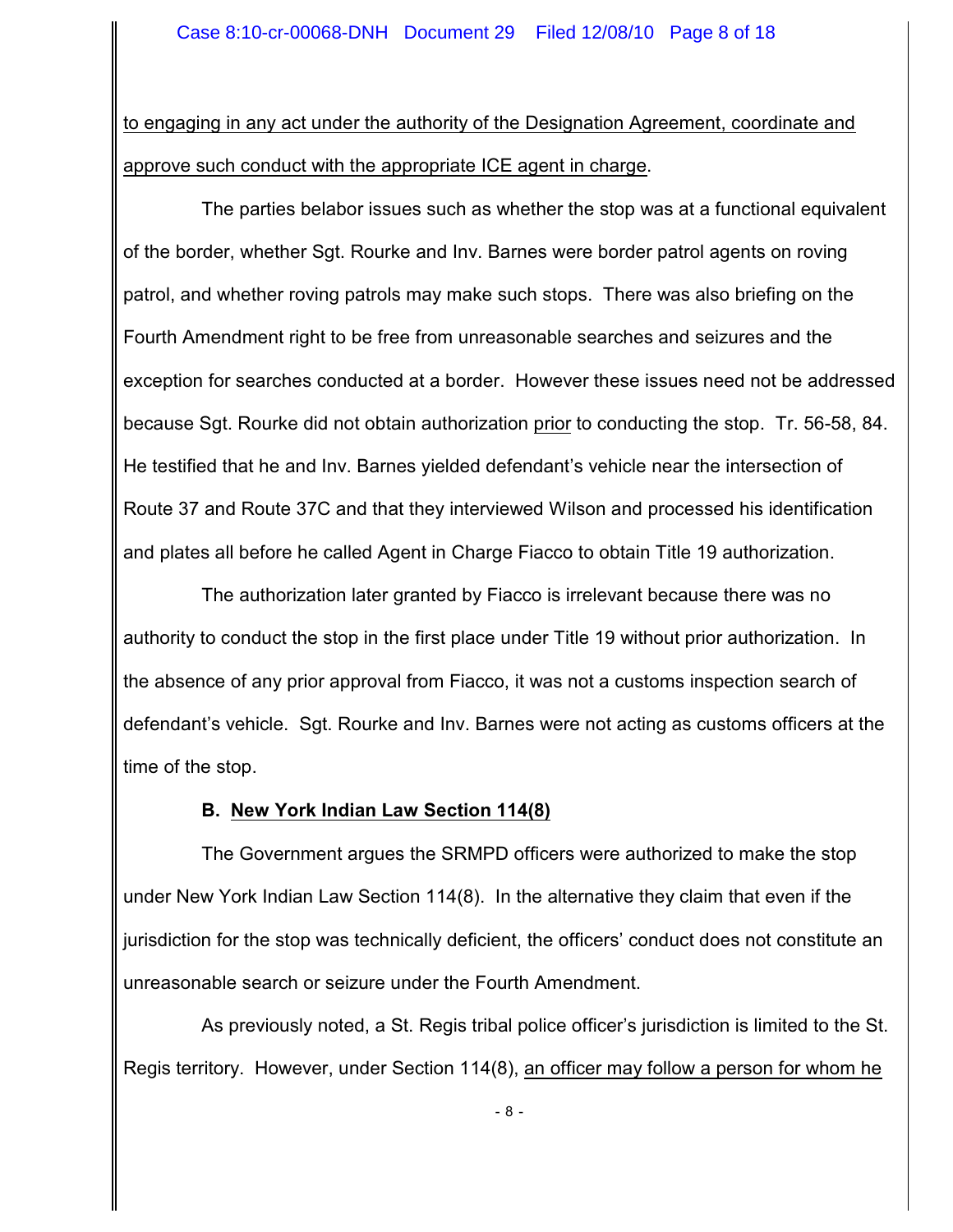has the authority to arrest on the reservation in continuous close pursuit, beginning on the reservation, and may arrest such person off the reservation. The issue is therefore whether Sgt. Rourke and Inv. Barnes had the authority to arrest the defendant on the reservation.

At the outset, it should be noted that Section 114(8) requires an officer to follow such a person in continuous close pursuit, commencing on the reservation. Here, Sgt. Rourke and Inv. Barnes first observed defendant's vehicle at Truck Stop #9, which is not on the St. Regis reservation. Even assuming, arguendo, that this requirement was satisfied by Johnson's and AMPS' radio reports observing the progress of the green Pontiac Bonneville from the United States-Canada border on the reservation, to Truck Stop #9 off the reservation, the Government cannot rely on Section 114(8) because there was no basis to arrest Wilson.

The Government contends that the defendant's entry into the United States at a place other than at a border crossing point – through the St. Regis reservation – gave the officers the authority to arrest Wilson. A police officer may arrest a person without a warrant when the officer has probable cause to believe that the person has committed a crime. People v. Johnson, 66 N.Y.2d 398, 402 (1985). While probable cause does not require the same amount of proof needed to sustain a conviction, it does require "sufficiently specific and detailed description[s] and circumstances which would lead a police officer to reasonably conclude that the defendant was the perpetrator of the crime." People v. Harris, 224 A.D.2d 711, 711 (N.Y. App. Div. 2d Dep't 1996). See also People v. Bigelow, 66 N.Y.2d 417, 423 (1985); People v. Kennedy, 282 A.D.2d 759, 759-60 (N.Y. App. Div. 2d Dep't 2001).

According to the Government there are areas in the Akwesasne Territory where a person can drive a vehicle or boat from the United States into Canada and return without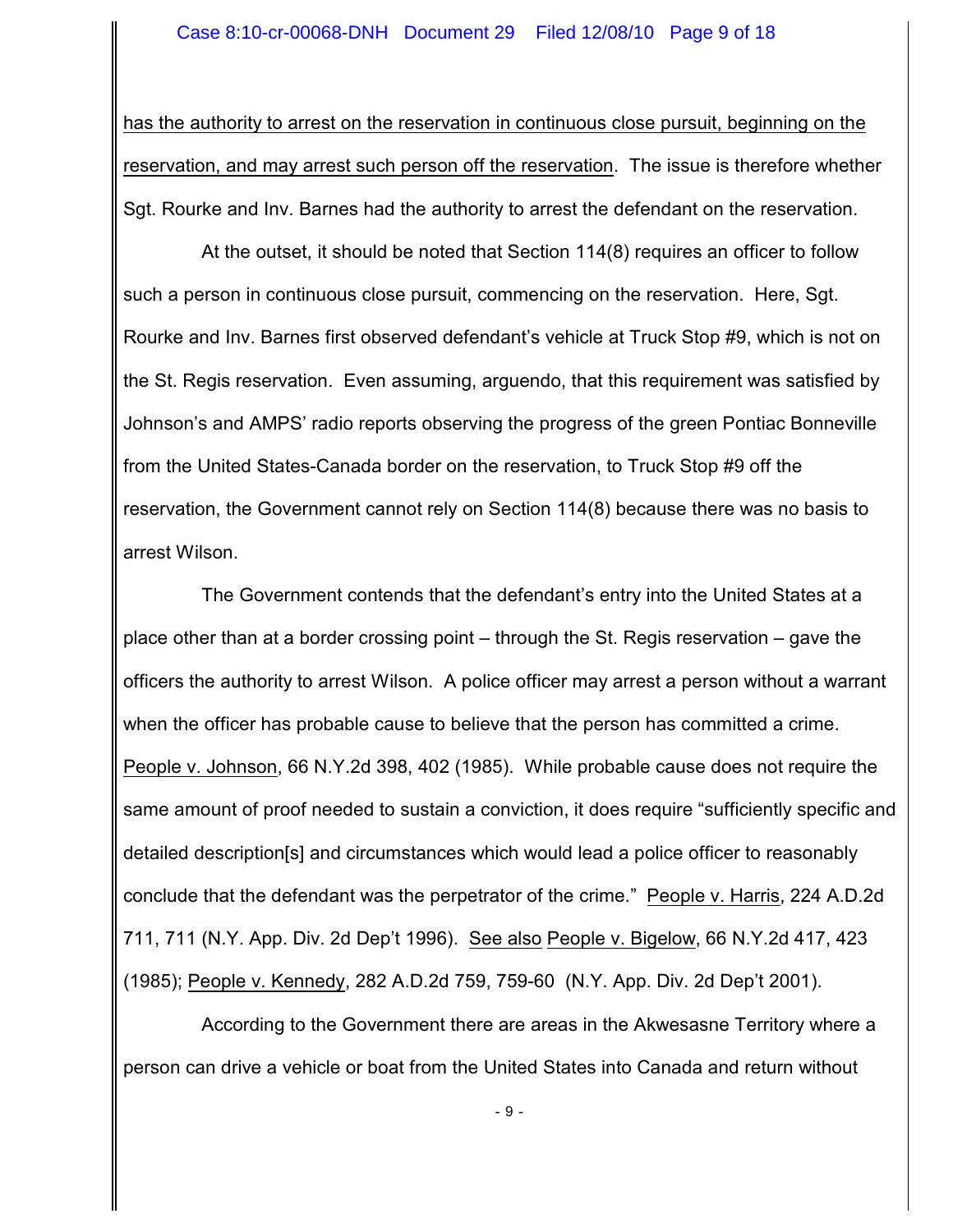passing through a United States port of entry. People who enjoy North American Indian status in the United States or Canada can cross freely and are not subject to inspection. Tr. 52. Any person who is a non-native is subject to an inspection. Tr. 52. According to Special Agent Whitling, 19 U.S.C. § 1433 requires that every person who is a non-native report to a port of entry without stopping. Tr. 20-22. Section 1433(b) provides that vehicles entering the United States must do so at a designated port of entry and must present themselves, their vehicle, and all merchandise in that vehicle for inspection. 19 U.S.C. § 1433(b) (2010).

The parties agree that there is no port of entry for either Canada or the United States on River Road, where the defendant crossed the border. In the area of the St. Regis reservation, on the United States side, there are two ports of entry – the port of Fort Covington, New York nine miles to the east of Route 37 and the port of Massena, New York six miles to the west of Route 37. Tr. 32-35, 38. The Government has pointed to no law which makes alone, the act of crossing the United States-Canada border on the Akwesasne Territory by a non-native, a crime.

Nor has the Government established that the SRMPD officers developed probable cause to arrest based solely on the AMPS radio report and Johnson's observations. The radio traffic provided minimal details and lacked identification of Wilson and the vehicle. The reports indicated the vehicle was a green Pontiac Bonneville but did not provide a license plate number and identified the driver as a white male with no further description. Sgt. Rourke and Inv. Barnes did not personally observe Wilson's actions and did not locate him until he was at Truck Stop #9, after he allegedly crossed the United States-Canada border on River Road.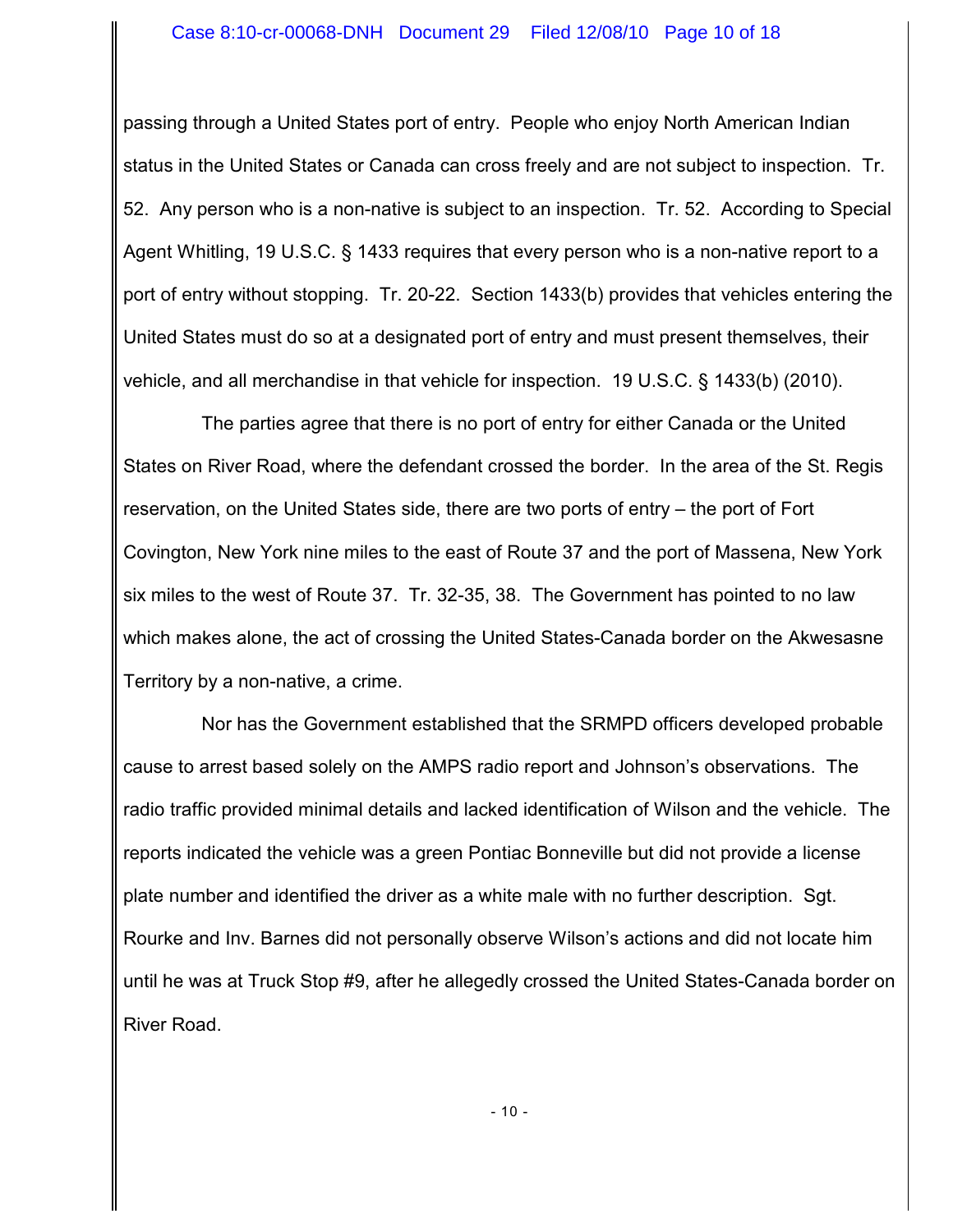Further, Section1433(b) requires vehicles entering the United States to present themselves immediately upon entry to a port of entry. However the statute does not specify that a vehicle must do so without stopping. The Massena port is located approximately five miles from Truck Stop #9 where the SRMPD officers first observed defendant's vehicle. Inv. Barnes testified that the quickest route from the area in Canada where defendant was coming from to the Massena crossing is south on River Road to Cook Road, Cook Road to Route 37, and then Route 37 due west all the way to leave the reservation. Tr. 101. He conceded that at the time he and Sgt. Rourke were following defendant's vehicle, Wilson was, in fact, traveling the most direct possible route to the closest border crossing to which a person could report. Tr. 101-102. There was no testimony that defendant intended to avoid reporting to a port of entry.

Sgt. Rourke and Inv. Barnes did not have probable cause to arrest the defendant on the reservation. They did not have specific facts which lead them to believe that the defendant committed a crime, nor did their pursuit of Wilson's vehicle even begin on the reservation. Because they had no basis to arrest Wilson on the St. Regis reservation, Sgt. Rourke and Inv. Barnes cannot rely on Section 114(8) to arrest defendant off the reservation.

In the alternative, the Government argues that even if the officers are not saved by the close pursuit exception in Section 114(8), their actions do not constitute an unreasonable search or seizure under the Fourth Amendment because extraterritorial arrests are constitutional. See e.g., State v. Layne, 6 F.3d 396, 399 (6th Cir. 1993) (finding that arrest made by Tennessee sheriff outside his geographical jurisdiction was valid under Tennessee private citizen arrest statute because it was based on probable cause and thus did not violate Fourth Amendment); Pasiewicz v. Lake Cnty. Forest Pres. Dist., 270 F.3d 520, 527 (7th Cir.

- 11 -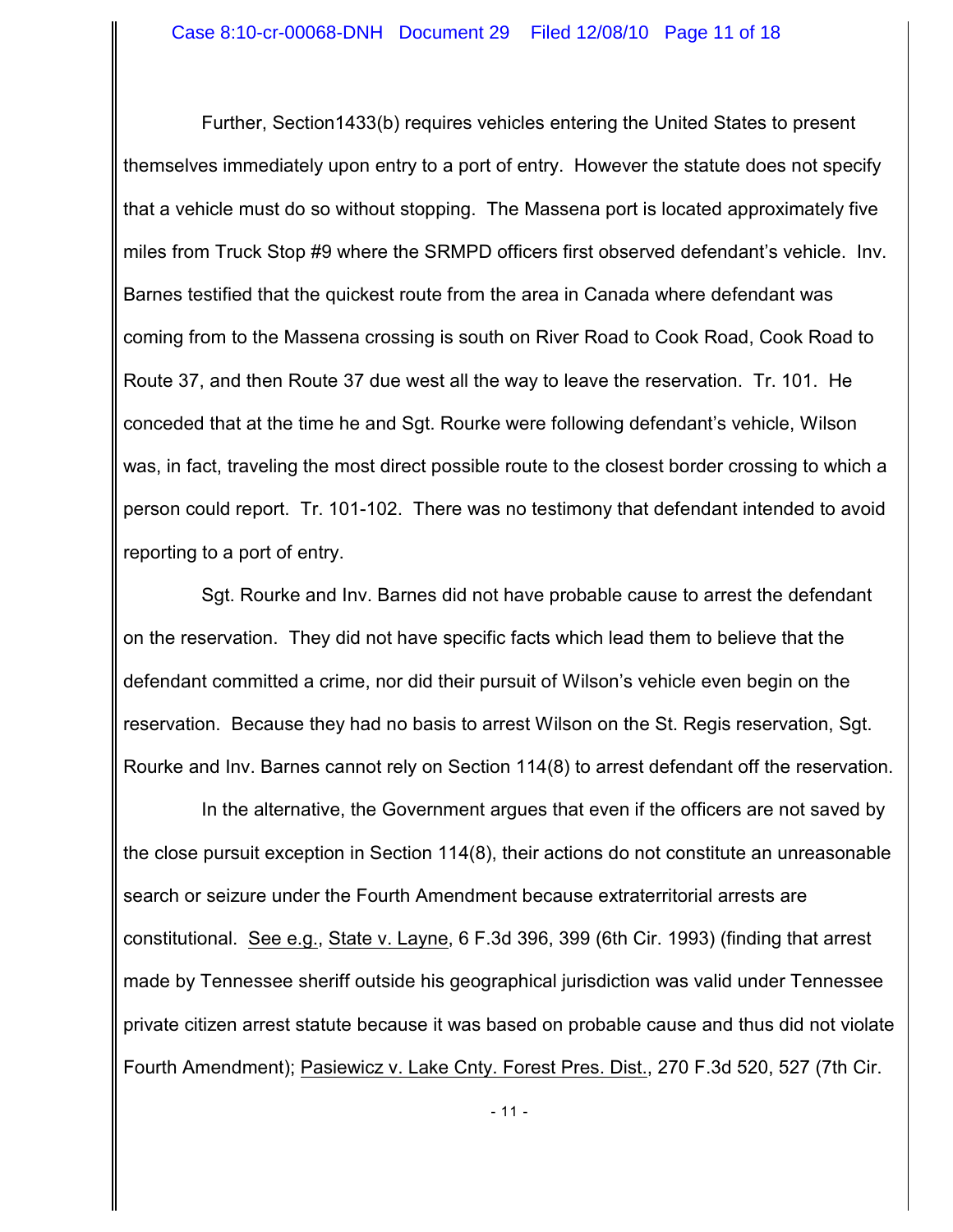2001) (declining to decide whether arrest outside officer's jurisdiction was unconstitutional because violation of a state statute [presumably one limiting officer's jurisdiction] is not a per se constitutional violation and officers acted reasonably under Fourth Amendment); United States v. Mikulski, 317 F.3d 1228, 1233 (10th Cir. 2003) (finding extraterritorial arrest constitutional based on totality of circumstances despite violation of state law requiring officer to contact local law enforcement authority before investigation). But cf. United States v. McCall, No. 06CR14A, 2007 WL 1845584, at \*6 (W.D.N.Y. June 21, 2007) (holding that Buffalo Municipal Housing Authority ("BMHA") officers lacked authority to stop defendant for traffic infraction occurring beyond their geographic area of employment [their jurisdiction being BMHA property] and suppressing evidence subsequently seized); United States v. Green, 178 F.3d 1099, 1106 (10th Cir. 1999) (upholding a warranted search by officers outside their territorial jurisdiction and noting "[a] warrantless arrest is vastly different from a warranted search"); Ross v. Neff, 905 F.2d 1349, 1353-54 (10th Cir. 1990) (holding that arrest made outside officer's jurisdiction, absent exigent circumstances, violates Fourth Amendment); United States v. Foster, 566 F.Supp. 1403, 1412 (D.D.C. 1983) (holding that the "concept of reasonableness embodied in the Fourth Amendment logically presupposes an exercise of lawful authority by a police officer.").

As previously noted the SRMPD had no legal authority to conduct a stop off the reservation, had no warrant, and did not have probable cause to believe Wilson committed a crime. The Government cannot overcome the invalidity of the stop by pointing to the citizen's arrest provisions of New York's Criminal Procedure Law because Sgt. Rourke and Inv. Barnes were acting as police officers when they conducted the stop. See N.Y. Crim. Proc. Law §§ 140.35, 140.40 (McKinney 2010) (permitting citizen's arrest by person acting other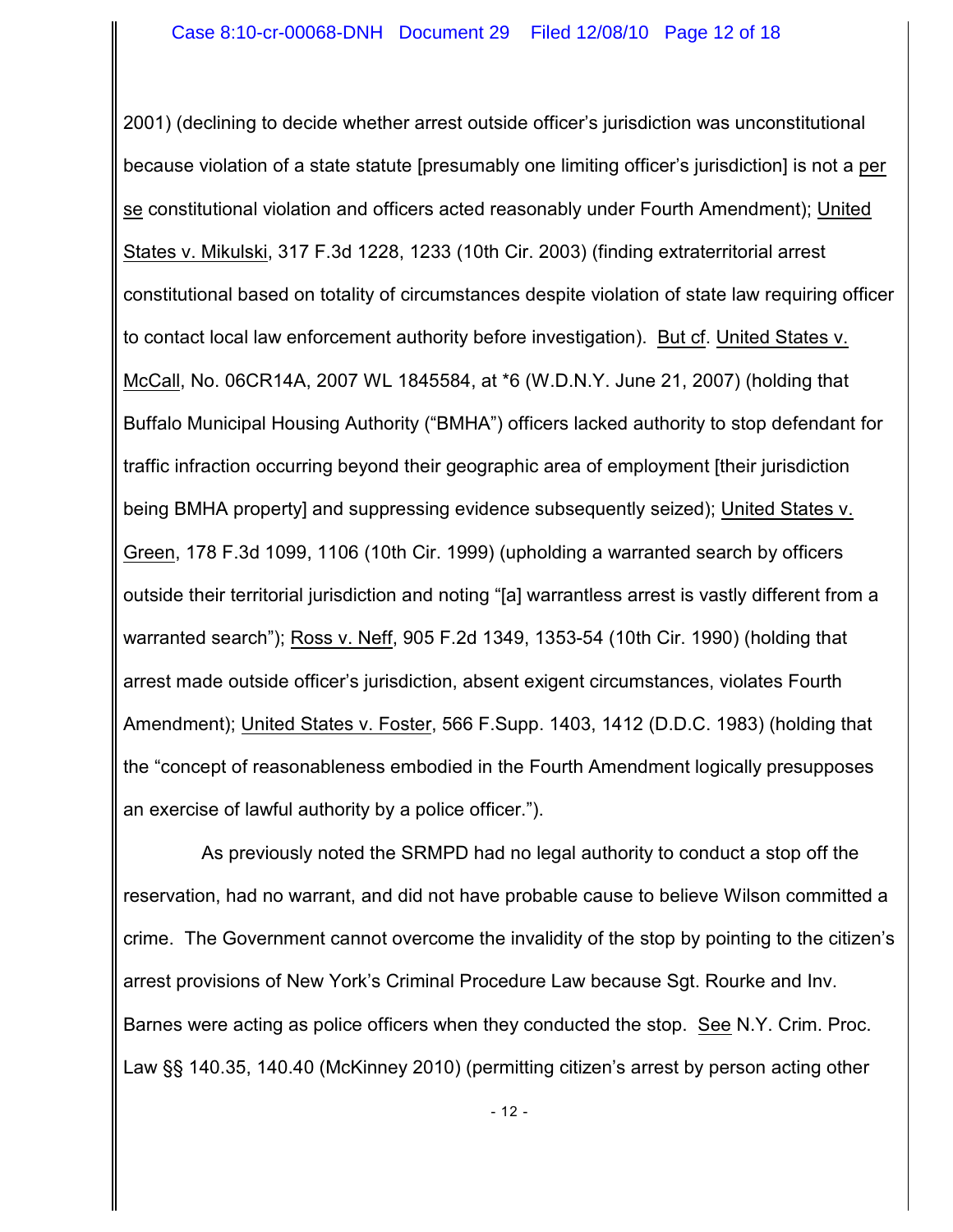than as a police officer or peace officer); cf. People v. Lahr, 589 N.E.2d 539, 540-541 (Ill. 1992) (finding that police officer's extraterritorial arrest of speeding motorist was not a valid citizen's arrest because he acted as police officer to obtain information not otherwise available); People v. Williams, 4 N.Y.3d 535, 538-539 (2005) (suppressing evidence obtained during traffic stop by BMHA officers outside their geographical jurisdiction and finding citizen's arrest provision inapplicable because officers were acting under color of law); McKinley v. Commonwealth, 769 A.2d 1153, 1164 n.18 (Pa. 2001) ("[I]n this Commonwealth an unauthorized, extraterritorial stop and arrest by a uniformed officer displaying accouterments of state authority is analyzed as an illegal encounter.").

Sgt. Rourke and Inv. Barnes were acting in their official capacities as on duty SRMPD officers when they seized defendant's vehicle and the stop cannot be justified as a citizen's arrest.

# **C. Terry v. Ohio**

The Government alternatively argues that even if the vehicle stop was not a Title 19 customs search or authorized under Section 114(8) it was nonetheless proper under Terry v. Ohio given the reasonable suspicion of criminal activity due to the defendant's exit from and reentry to the United States and the alleged traffic violation of an obstructed rear license plate.<sup>13</sup>

Law enforcement officers are authorized to conduct a traffic stop or detain an individual for investigative purposes, known as a Terry stop, so long as the officer has reasonable suspicion that an individual is or has been engaged in criminal activity. Terry v.

 $^{13}$  Defendant was never charged with a violation of the Vehicle and Traffic Law for the allegedly obstructed rear license plate.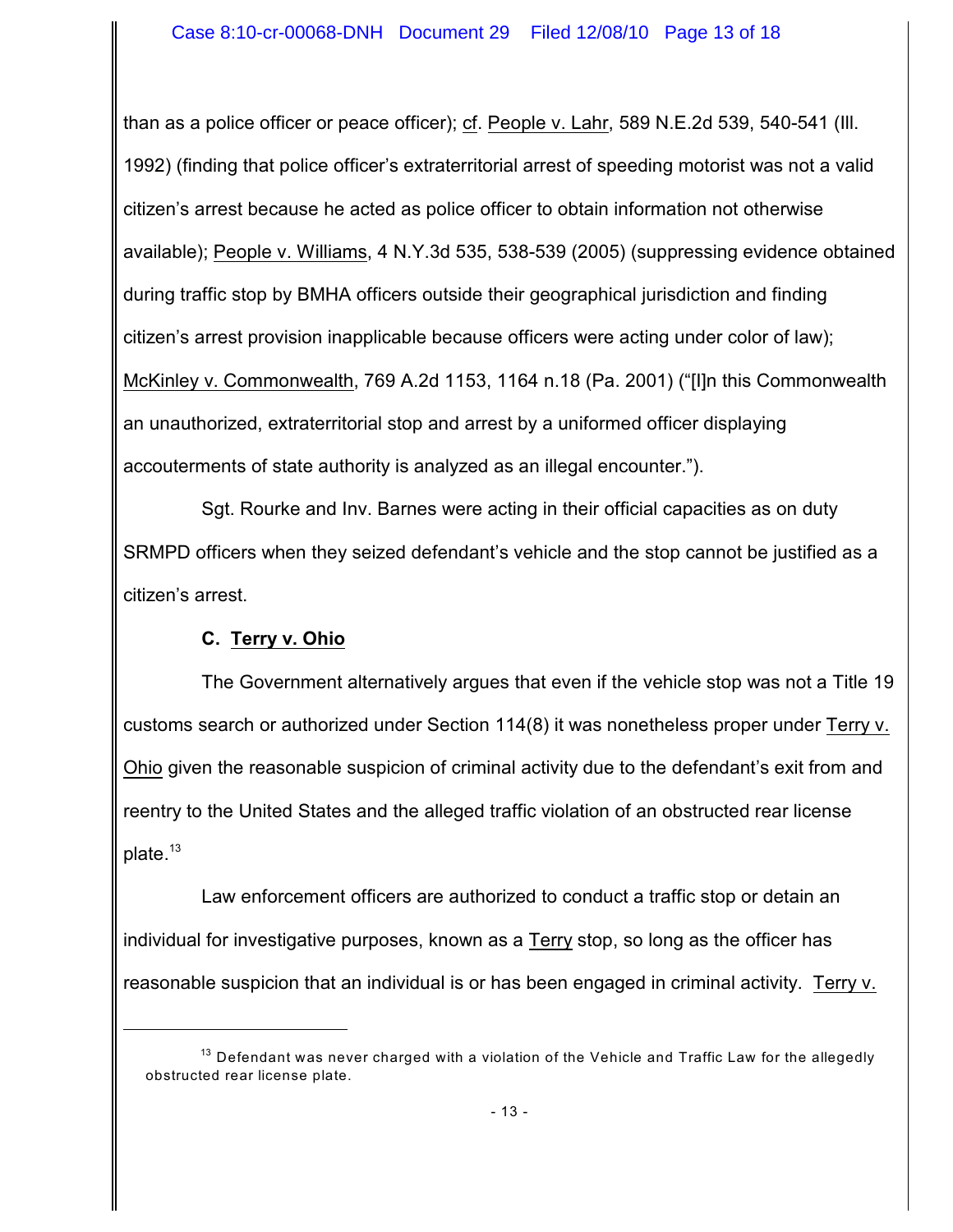Ohio, 392 U.S. 1, 30, 88 S. Ct. 1868, 1884 (1968); United States v. Bayless, 201 F.3d 116, 132-33 (2d Cir. 2000). "A Terry stop represents an intermediate response allowing police to pursue a limited investigation when they lack the precise level of information necessary for probable cause to arrest." United States v. Elmore, 482 F.3d 172, 178 (2d Cir. 2007).

There is no need to determine whether reasonable suspicion existed to satisfy a Terry stop because the fact remains that, as SRMPD officers, Sgt. Rourke and Inv. Barnes did not have authority to conduct a Terry stop outside of the boundary of the St. Regis reservation. As previously discussed, they were appointed as police officers by the New York State Police. See Gov. Ex. 6. That appointment was made "[p]ursuant to Section 114 of the Indian Law" which as described, limits the authority of St. Regis tribal police officers to the St. Regis reservation. While, as Sgt. Rourke testified, they have state police authority to conduct vehicle and traffic law investigations, that authority is limited by Section 114(8). Tr. 84-85.

Accordingly, Sgt. Rourke and Inv. Barnes had no legal authority as police officers to conduct a Terry stop off the St. Regis reservation.

### **D. Inevitable Discovery**

In its final effort to defeat defendant's motion to suppress, the Government claims the evidence should be saved by the inevitable discovery doctrine. This last attempt to oppose the suppression of evidence obtained in an otherwise unlawful seizure of Wilson's vehicle merits little discussion.

The inevitable discovery exception rests upon the principle that the remedial purposes of the exclusionary rule are not served by suppressing evidence discovered through a later, lawful seizure that is genuinely independent of an earlier, tainted one.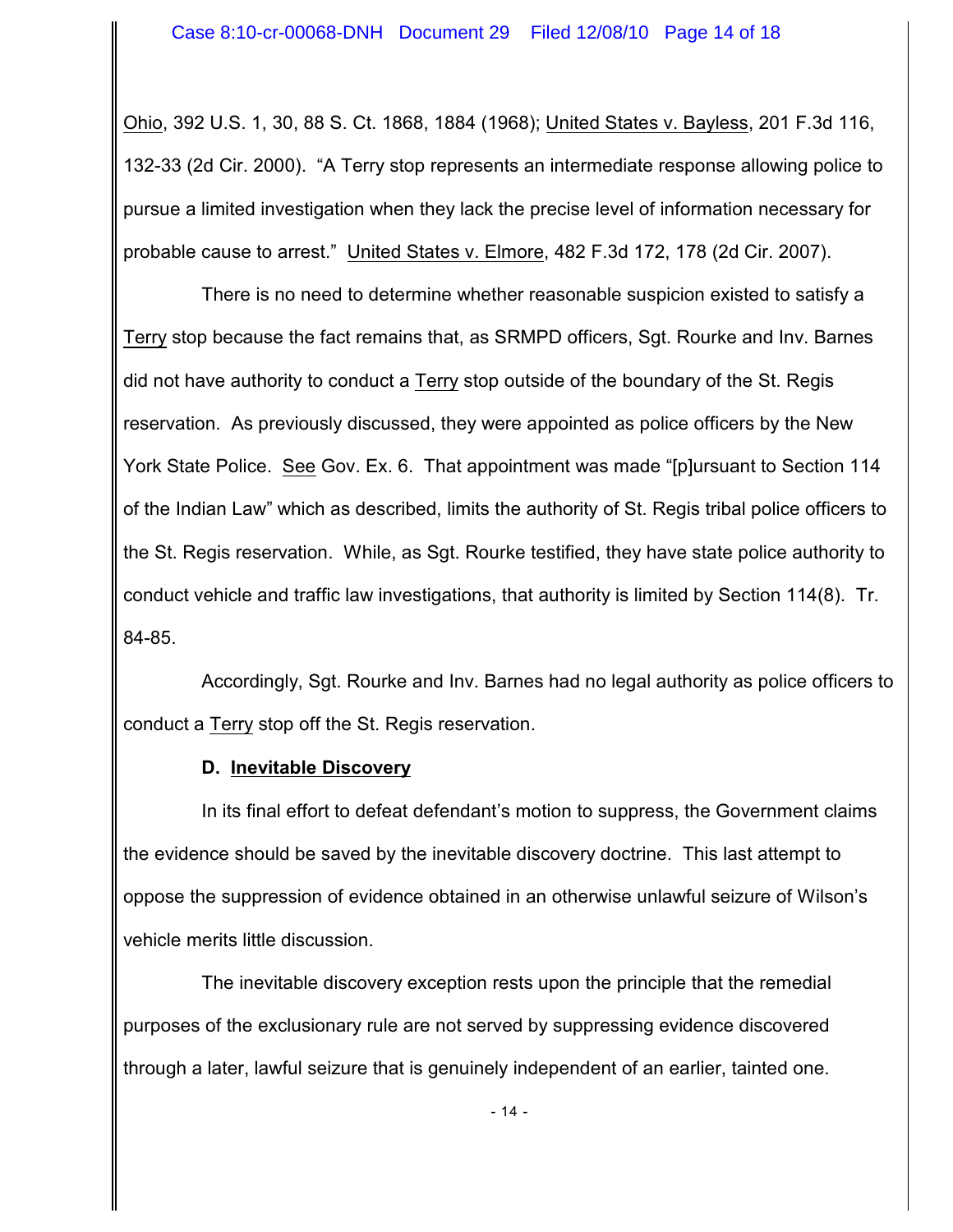Murray v. United States, 487 U.S. 533, 542, 545, 108 S. Ct. 2529, 2537 (1988) ("When the seizure of the evidence at issue is 'wholly independent of' the constitutional violation, then exclusion arguably will have no effect on a law enforcement officer's incentive to commit an unlawful search."); Nix v. Williams, 467 U.S. 431, 447, 104 S. Ct. 2501, 2511 (1984); United States v. Mendez, 315 F.3d 132, 137 (2002); United States v. Roberts, 852 F.2d 671, 675-76 (2d Cir. 1987), cert denied, 488 U.S. 993 (1988). To admit contested evidence, the government must "establish by a preponderance of the evidence that the information ultimately or inevitably would have been discovered by lawful means." Nix, 467 U.S. at 444, 104 S. Ct. at 2509.

Agent Chamberlain testified that based upon radio traffic he was looking for and intended to stop the green Pontiac Bonneville once he encountered it. Tr. 110. The Government contends that Agent Chamberlain placed himself in a position to locate the vehicle based upon the reported direction of travel and that he had the authority to conduct a Title 19 search as a USBP Agent. Had he made the stop himself "there is a very high probability that he and his drug detection canine partner would have discovered the marijuana." Gov. Proposed Findings of Fact and Conclusions of Law, Dkt. No. 28, 16. On these facts the Government argues the inevitable discovery exception should save the evidence because, in essence, the SRMPD officers stopped the vehicle before Agent Chamberlain had a chance to.

The inevitable discovery exception does not apply here. There are a variety of factors out of Agent Chamberlain's control that could have intervened and prevented him from even locating the vehicle, let alone guarantee the stop and search of the vehicle and the subsequent seizure of the marijuana. To conclude that the Government has failed to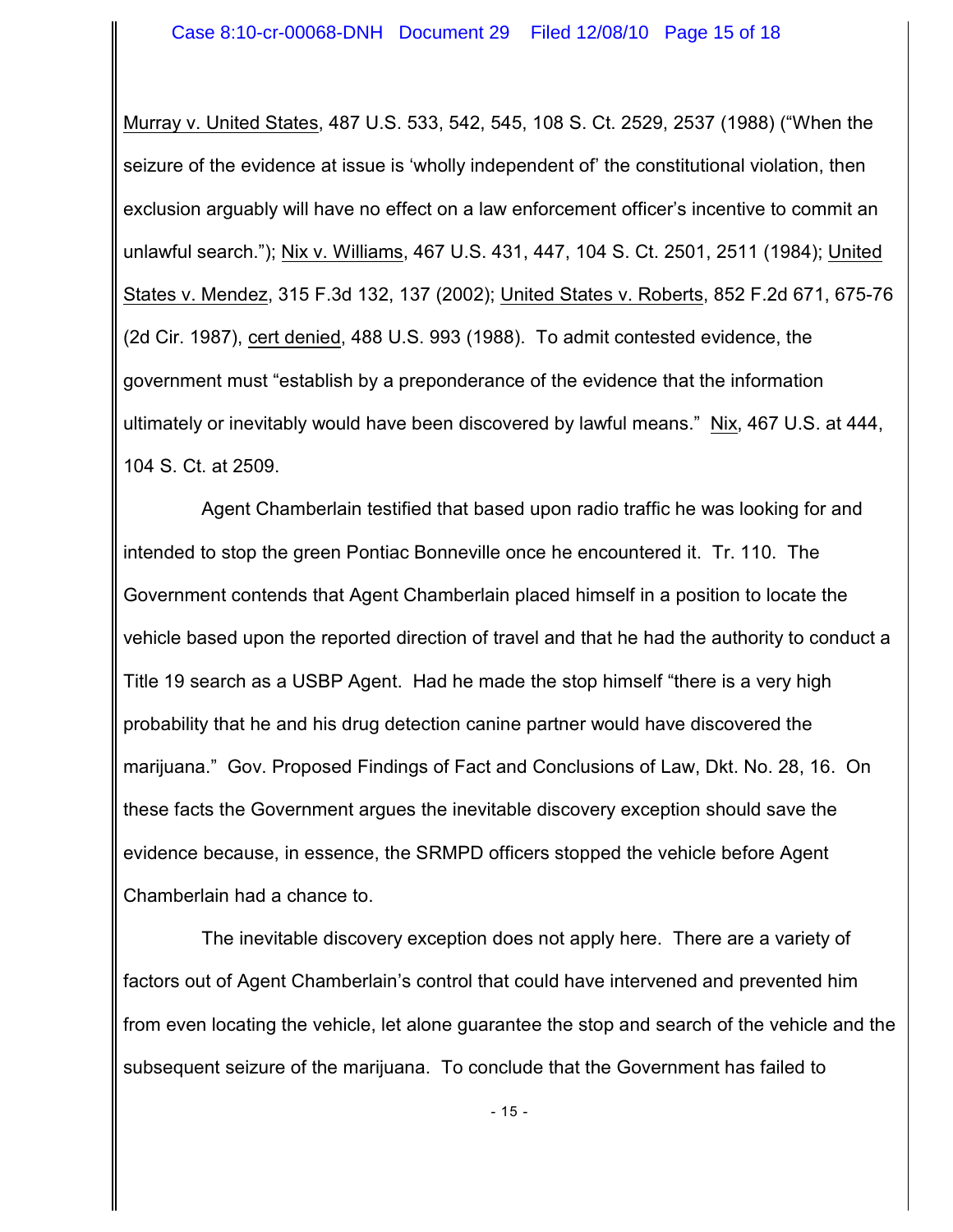establish the inevitable discovery of the marijuana by a preponderance of the evidence is generous to say the least. The inevitable discovery doctrine, on these facts, does not cancel out the otherwise unlawful search and seizure of Wilson's vehicle.

### **IV. CONCLUSION**

Sgt. Rourke and Inv. Barnes' stop of Wilson's vehicle was outside the legal boundary of the St. Regis Mohawk Reservation and thus they lacked authority to conduct the stop as St. Regis Mohawk tribal police officers. Although Sgt. Rourke possessed delegated Title 19 authority to act as a customs officer, he failed to notify the ICE agent in charge before stopping defendant's vehicle as required by the Designation Agreement. Because he did not telephone the agent in charge and obtain authorization prior to performing his Title 19 duties, he was not acting in his Title 19 capacity when he and Inv. Barnes seized defendant's vehicle near the intersection of Route 37 and Route 37C.

Likewise, Sgt. Rourke and Inv. Barnes cannot rely on New York Indian Law Section 114(8) to validate the stop of Wilson's vehicle off the reservation. Their pursuit did not commence on the reservation because they did not observe Wilson's vehicle until it was at Truck Stop #9, located off the reservation. Nor did they have probable cause to arrest Wilson within the boundary of the St. Regis territory based solely on the radio traffic reports and their speculation that he was not going to report to a port of entry as required by 19 U.S.C. § 1433(b).

While Wilson's exit from and reentry to the United States within a short time frame coupled with the officers' knowledge of drug trafficking behavior in the area may have been enough to establish reasonable suspicion to justify a Terry stop, the fact remains that as SRMPD officers, Sgt. Rourke and Inv. Barnes did not have authority to conduct a Terry stop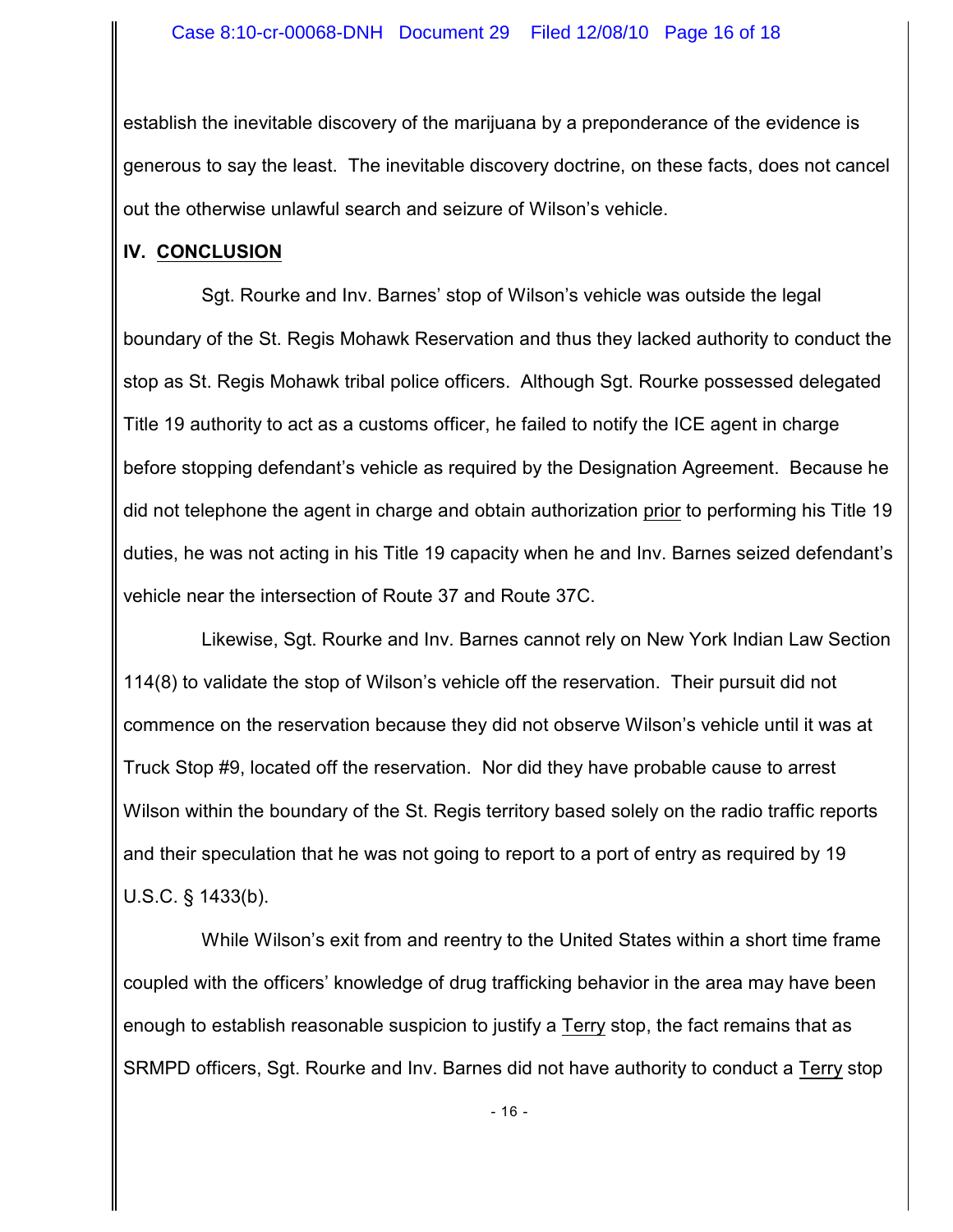outside of the boundary of the St. Regis Mohawk Reservation. Because they were acting in their official capacities as on duty SRMPD officers, the stop cannot be justified as a citizen's arrest.

Lastly, simply because Agent Chamberlain was allegedly planning to stop the vehicle and had the authority to do so as a USBP Agent does not mean that the discovery of the marijuana in the trunk was inevitable. The Government has failed to establish its inevitable discovery by a preponderance of the evidence and thus this exception will not save the otherwise unlawful seizure.

Accordingly,

it is ORDERED that

1. Defendant's motion pursuant to Federal Rules of Criminal Procedure 12(b)(3)(C) to suppress the evidence obtained on January 28, 2010, is GRANTED;

2. The 124.544 pounds of marijuana seized from the trunk of the green Pontiac Bonneville on January 28, 2010, is SUPPRESSED;

3. The Government is precluded from introducing the above at trial or making any reference to same; and

4. The Indictment shall be dismissed and a judgment of acquittal entered unless the Government files a statement on or before January 7, 2011, that it intends to continue with the case.

IT IS SO ORDERED.

United States District

- 17 -